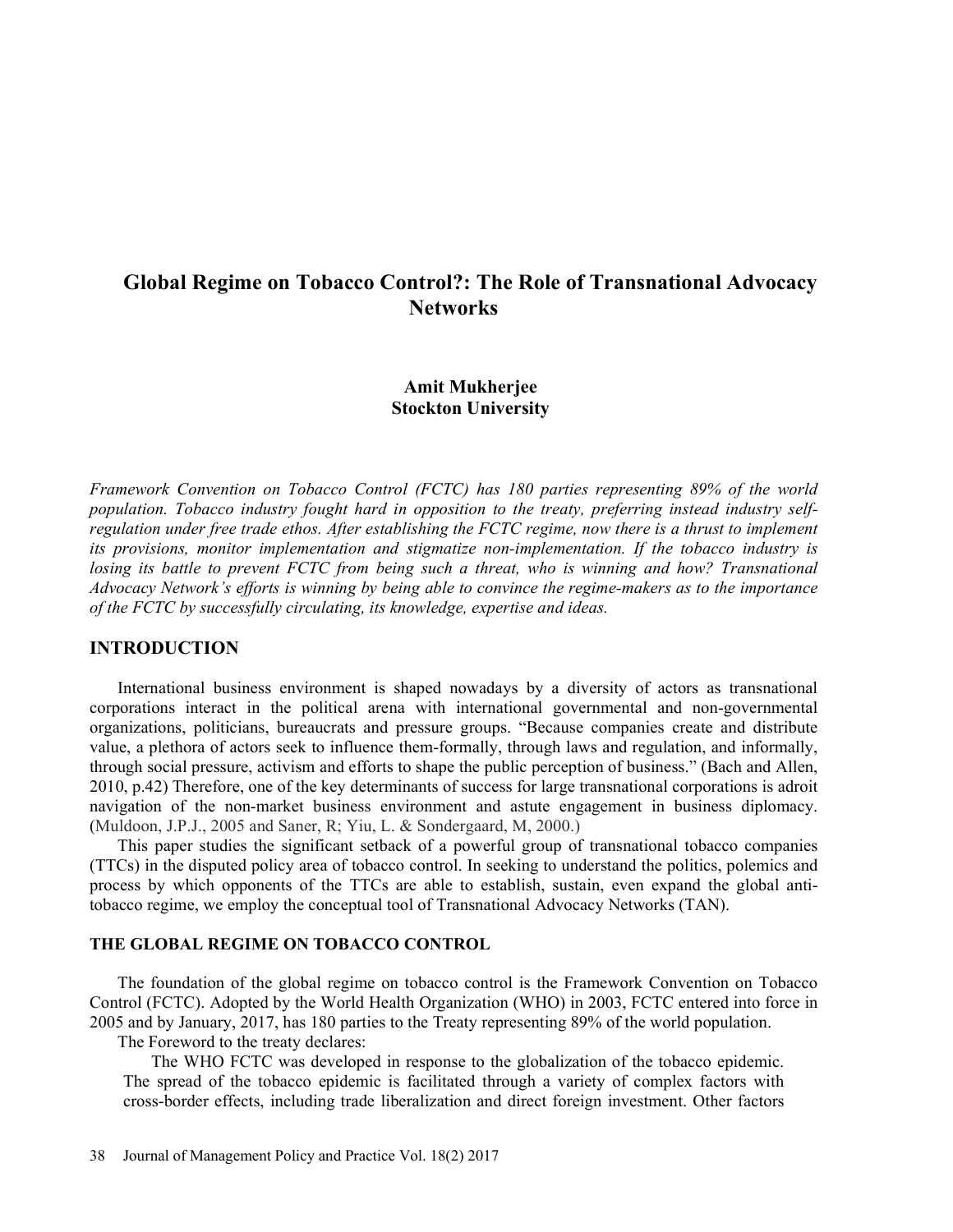such as global marketing, transnational tobacco advertising, promotion and sponsorship, and the international movement of contraband and counterfeit cigarettes have also contributed to the explosive increase in tobacco use. (WHO, 2003, p. v)

The FCTC contains both demand reduction and supply reduction provisions. Key obligations in the treaty are to:<br>
• enact comprehensive bans on tobacco advertising, promotion and sponsorship<br>
• increase tobacco taxes<br>
• adopt and implement large, clear, visible, legible and rotating health warnings on tobacco

- 
- 
- products and their packaging<br>
 protect people from exposure to tobacco smoke from indoor work and public places<br>
 ban the use of terms such as 'light' and 'mild'<br>
 implement measures to combat smuggling of tobacco produ
- 
- 
- 

The treaty also contains numerous other measures designed to promote and protect public health, such as mandating the disclosure of ingredients in tobacco products, providing treatment for tobacco addiction, encouraging legal action against the tobacco industry, and promoting research and the exchange of information among countries. In 2008, WHO introduced a package of six evidence-based tobacco control demand reduction measures, known as the MPOWER to assist countries to fulfil their WHO FCTC obligations. MPOWER refers to M: Monitoring tobacco use and prevention policies; P: Protecting people from tobacco smoke; O: Offering help to quit tobacco use; W: Warning about the dangers of tobacco; E: Enforcing bans on tobacco advertising, promotion and sponsorship, and R: Raising taxes on tobacco. (WHO, 2008)

The Conference of the Parties (COP) is the governing body of the Convention that typically meets every other year to review implementation of the Convention and takes the decisions necessary to promote its effective implementation. The 7<sup>th</sup> Conference of Parties was held in New Delhi, India in November, 2016. The Convention Secretariat was established by the COP and is hosted by WHO in Geneva. The main functions of the Secretariat are supporting Parties in fulfilling their obligations under the Convention, providing the necessary support to the COP and translating the decisions of the COP into program activities.

# MAJOR SETBACK FOR THE TOBACCO INDUSTRY

FCTC is a major blow to the global expansion strategies and marketing practices of TTCs. At the strategic level, demographic segmentation by age, targeting children (new customers are overwhelmingly children in most societies) and positioning tobacco products so as to appeal to this segment are banned. At the tactical level of marketing, there are rigid controls on the contents of the product, pricing to end consumers, as well as packaging, promotional and distributional elements. Note that many of the restrictions on tobacco marketing contained in the treaty were already part of domestic regulations in the developed countries in North America and Western Europe. The main thrust of the treaty was to introduce these 'best practices' regulations to the burgeoning markets in the developing world with its significantly less restrictions on tobacco marketing. Consequently, the treaty was perceived as a major obstruction to TTC expansion in the poorer countries in the developing world. (Mukherjee & Ekanayake, 2009)

As is to be expected, the industry vehemently opposed the treaty, lobbying instead for voluntary agreements and regulation by the market. In fact, since the 1970s the otherwise hyper-competitive tobacco industry has put aside its competitive interests to sponsor pro-tobacco industry interest groups like the International Committee on Smoking Issues (ICOSI) and the International Tobacco Information Center (INFOTAB). These institutions attempted to shape public opinion about tobacco through public relations and media campaigns, disseminated pro-tobacco 'scientific' research findings and monitored worldwide policy developments in tobacco control (Farquharson, 2003). However, in spite of bitter and persistent opposition by the tobacco industry, the FCTC was adopted by WHO with a strong push at implementation of the various provisions, most recently at the Seventh Session of the Conference of the Parties (COP-7) to the WHO FCTC in 2016. This paper, then, explores the following questions: if the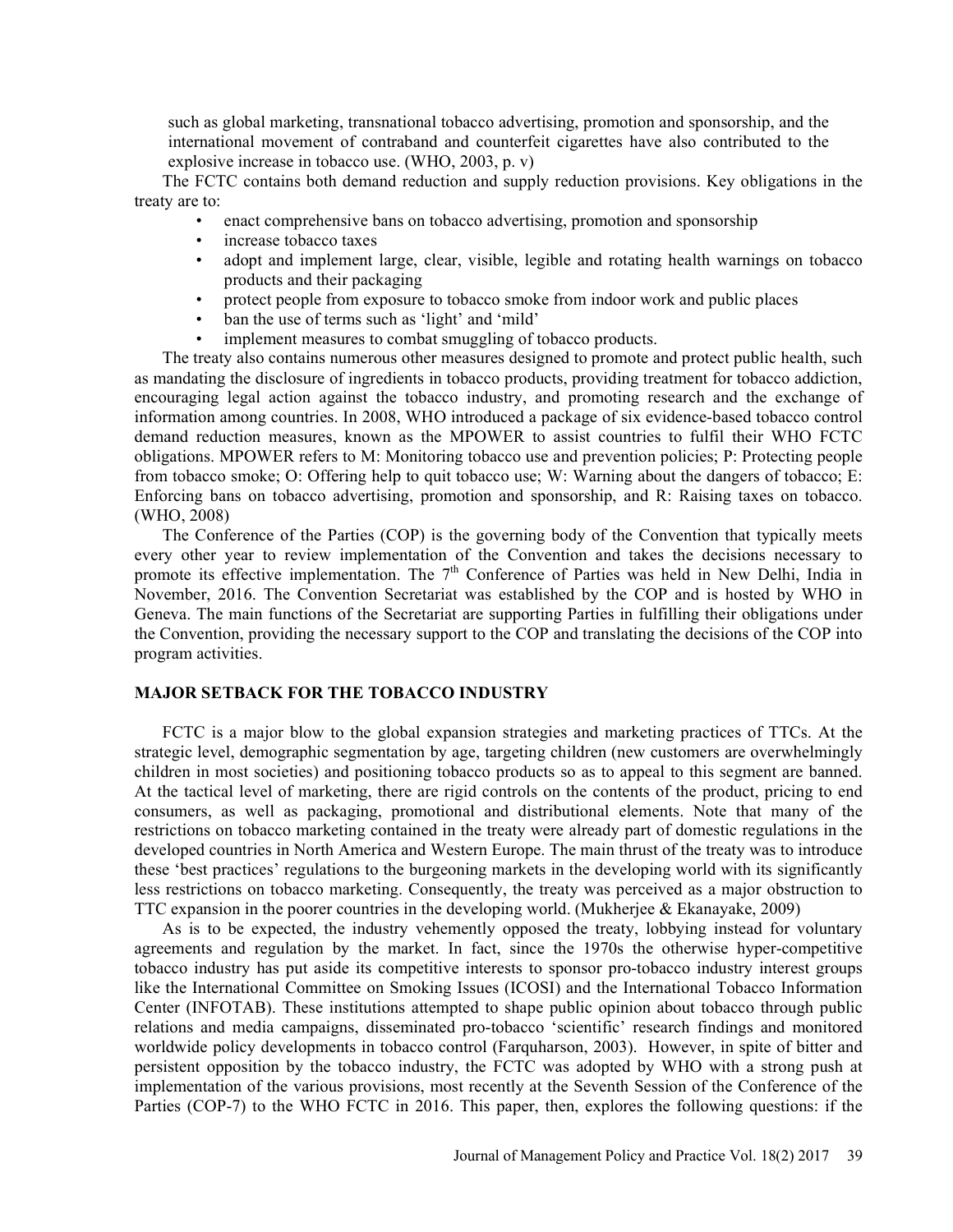tobacco industry is losing its battle to prevent the global regime on tobacco control from harming its interests, who is winning and how? What lessons are to be gleaned from this for the multiple interests involved?

The relationship among business, government and society is complex, with both business and civil society attempting to influence public policy. In our study, business and civil society has been wrestling in the WHO arena over FCTC. While reviewing the role of the civil society in the FCTC regime, we go beyond an investigation of the role of NGOs to attempting to uncover the mechanics of their success in representing the civil society at FCTC deliberations. In our effort to understand the role of community, aggregation of interests and viewpoints, structured interaction and policy expertise in the establishment of the FCTC regime, we use the conceptual tool of 'Transnational Advocacy Networks' (TAN) discussed in the next section. Our research suggests that TOTAN (our term in this article for TANs working on TObacco control) efforts is winning the battle by being able to persuade multiple non-market stakeholders as to the needs of the FCTC by relying on, and successfully circulating, its knowledge, expertise and ideas.

#### TRANSNATIONAL ADVOCACY NETWORKS (TAN)

Recent scholarship on civil society activism has paid great attention to TANs within the context of a globalizing world where borders between states become permeable to cross-border political influence. Research on TANs is relatively new, the agenda being systematic examination of how transnational networks of advocates cooperate to bring about policy change. Keck and Sikkink sparked the debate about TAN's role in their seminal work, Activists beyond Borders: Advocacy Networks in International Politics (Keck & Sikkink, 1998). According to them, "a transnational advocacy network includes those actors working internationally on an issue, who are bound together by shared values, a common discourse, and dense exchanges of information and services" and "often involve individuals advocating policy changes that cannot be easily linked to their interests" (Keck & Sikkink, 1999, p. 89). TANs emerge on complex issue areas characterized by information uncertainty leading to an array of options with ambiguous outcomes. TANs not only try to influence policy, they also try to shape the policy setting by framing the ways their issues are discussed; by seeking friendly venues and by deploying information quickly, accurately and effectively. The approach emphasizes the shared beliefs held by coalition members that are ideologically based and attempt to tie the group together. (Farquharson, 2003) These political entrepreneurs show a sophisticated understanding of the political opportunity structures within which they operate and "mobilize information strategically to help create new issues and categories, and to persuade, pressurize, and gain leverage over much more powerful organizations and governments. (Keck & Sikkink, 1999 p. 89) TANs are not necessarily about mass mobilization at the grassroots level, though they do make resources available to emerging actors in the developing world engaged in political and social struggles. Indeed, the kind of pressure and agenda politics in which they engage often involve a small number of activists in a given campaign or advocacy role.

The tactics that TANs use include:

(a)Information politics, or the ability to move politically usable information quickly and credibly to where it will have the most impact; (b) *symbolic politics*, or the ability to call upon symbols, actions or stories that make sense of a situation or claim for an audience that is frequently far away; (c) *leverage politics*, or the ability to call upon powerful actors to affect a situation where weaker members of a network are unlikely to have influence; and (d) *accountability politics*, or the effort to oblige more powerful actors to act on vaguer policies or principles they formally endorsed. (Keck & Sikkink, 1999, p. 95)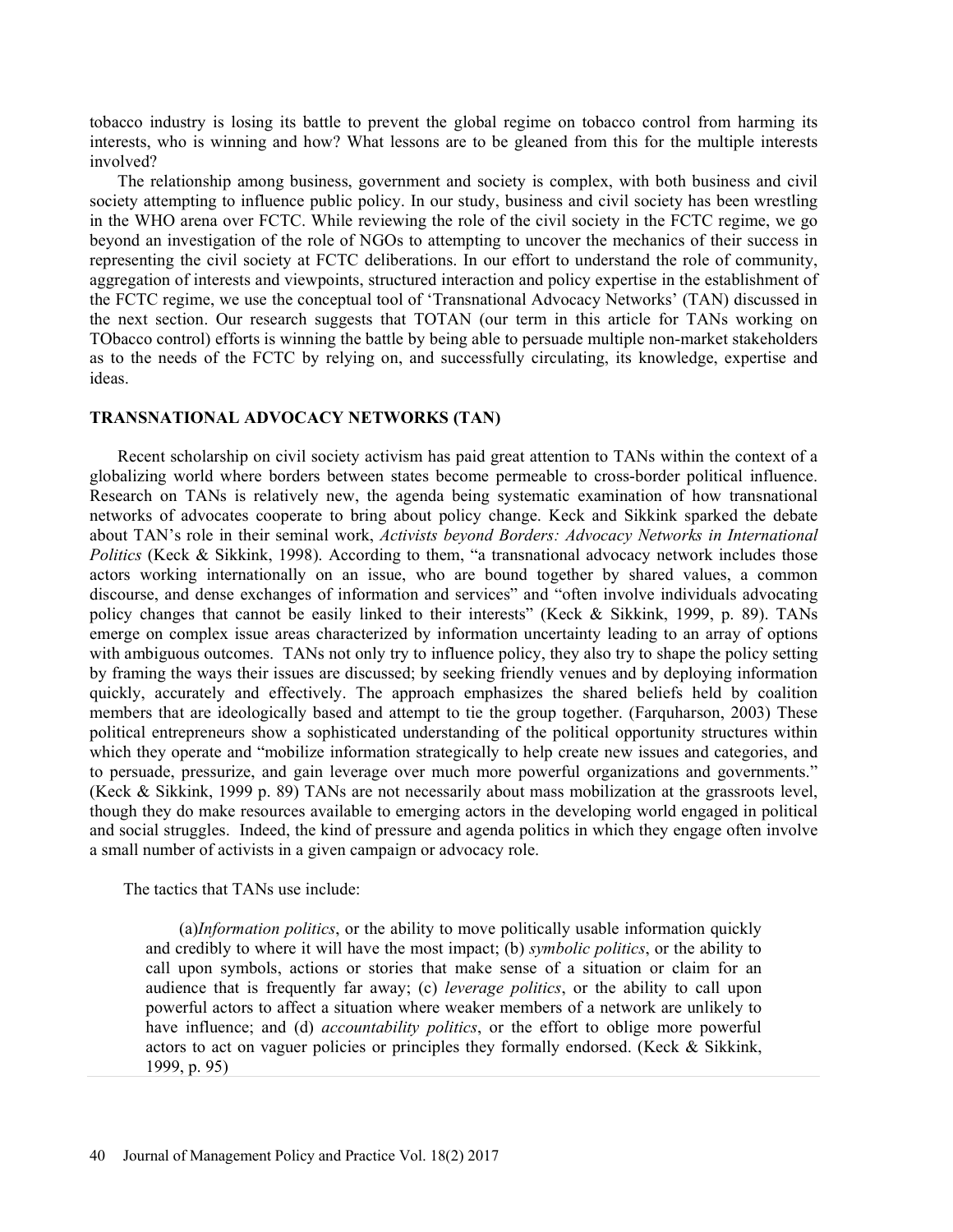#### TOBACCO INDUSTRY OPPOSITION TO THE GLOBAL ANTI-TOBACCO REGIME

TTCs have progressively extended their reach around the globe. In 2014, British American Tobacco (BAT) sold 667 billion cigarettes worldwide made in 44 factories in 41 countries. 28% of sales came from the East Europe, Middle East and Africa region, followed by Asia-Pacific (27%), Western Europe (23%) and the Americas (22%). In the same year, Philip Morris International (PMI) shipped 856 billion cigarettes to 180 markets worldwide made in 50 factories in 30 countries. 34.2% of sales came from the East Europe, Middle East and Africa region, followed by EU (30.9%), Asia (26.4%) and Latin America + Canada (8.5%). (BAT-Annual Report 2015 & PMI- Annual Report 2015)

Demand for tobacco products is gradually decreasing in the Americas and in Western Europe because of shifting public outlooks concerning tobacco and more restrictive regulations. Prevalence of cigarette smoking by adult population in the U.S. dropped from 42.4% in 1965 through 20.9% in 2005 to 17.8% in 2013. (CDC, 2014). Most European countries, too, have experienced a steady decline in cigarette smoking. Between 2002 and 2012 decline ranged from almost 50% in Norway to 7% in France. (Connelly, 2015). In contrast, cigarette production and consumption is becoming increasingly concentrated in the developing world. In addition to increased cigarette smoking in booming East Asia, between 1990 and 2009 cigarette consumption in Africa and the Middle East increased by 57%. (ASH Fact Sheet, 2015) Thus, in spite of contraction in their traditional markets in North America and Western Europe, TTCs have recorded increased sales and profits over the years. BAT, for example increased annual revenue by 26% between 2008 and 2013 (BAT Annual Report, 2015), while PMI increased the same by 45% between 2007 and 2014 (PMI Annual Report, 2015). Globalization, then, has the obvious potential to benefit the TTCs by (a) easing access to markets in various corners of the globe through trade liberalization and specific provisions under WTO; (b) improved consumer and trade promotion as well as sponsorship opportunities via global communication web; and (c) greater economies of scale and scope by strategically distributed production facilities, better logistics and supply chain management leading to better access to larger markets, and the expansion of global brands. (Mukherjee & Ekanayake, 2009)

Against this background of global expansion opportunity, the threat of the FCTC regime seem daunting. But for the global alliance against tobacco marketing, the future of TTCs would have been optimistic indeed in the low and middle-income countries with its rising consumer disposable income, trade liberalization and increased exposure both to sophisticated mass promotional campaigns and to the lure of the developed world via social media and broadband internet. TTCs, of course, fervently opposed the treaty, urging instead voluntary codes of conduct, self-regulatory bodies, regular reporting of selfmonitoring actions, corporate charity initiatives and regulation by market mechanisms. Industry strategies to systematically undermine tobacco control initiatives at the WHO had been the subject of an inquiry by WHO because "Malaria experts cannot make progress without understanding how the primary vector, the mosquito, functions, behaves, breeds and thrives. For tobacco-control experts, the vectors are tobacco companies. (Yach, 2001, p.2) This well-publicized inquiry (WHO 2000) found that there had been a conspiracy since the early 1980s to ensure that WHO didn't establish a strong global tobacco control regime and revealed that the TTCs carried out their plan by:

- \* staging events to divert attention from the public health issues raised by tobacco use;
- \* attempting to reduce budgets for the scientific and policy activities carried out by WHO;
- \* pitting other UN agencies against WHO;
- \* seeking to convince developing countries that WHO's tobacco control program was a rich nation agenda carried out at the expense of the poorer nations;
- \* distorting the findings of WHO studies on the detrimental health effects of tobacco use; and
- \* discrediting WHO as an institution dedicated to advancing global public health.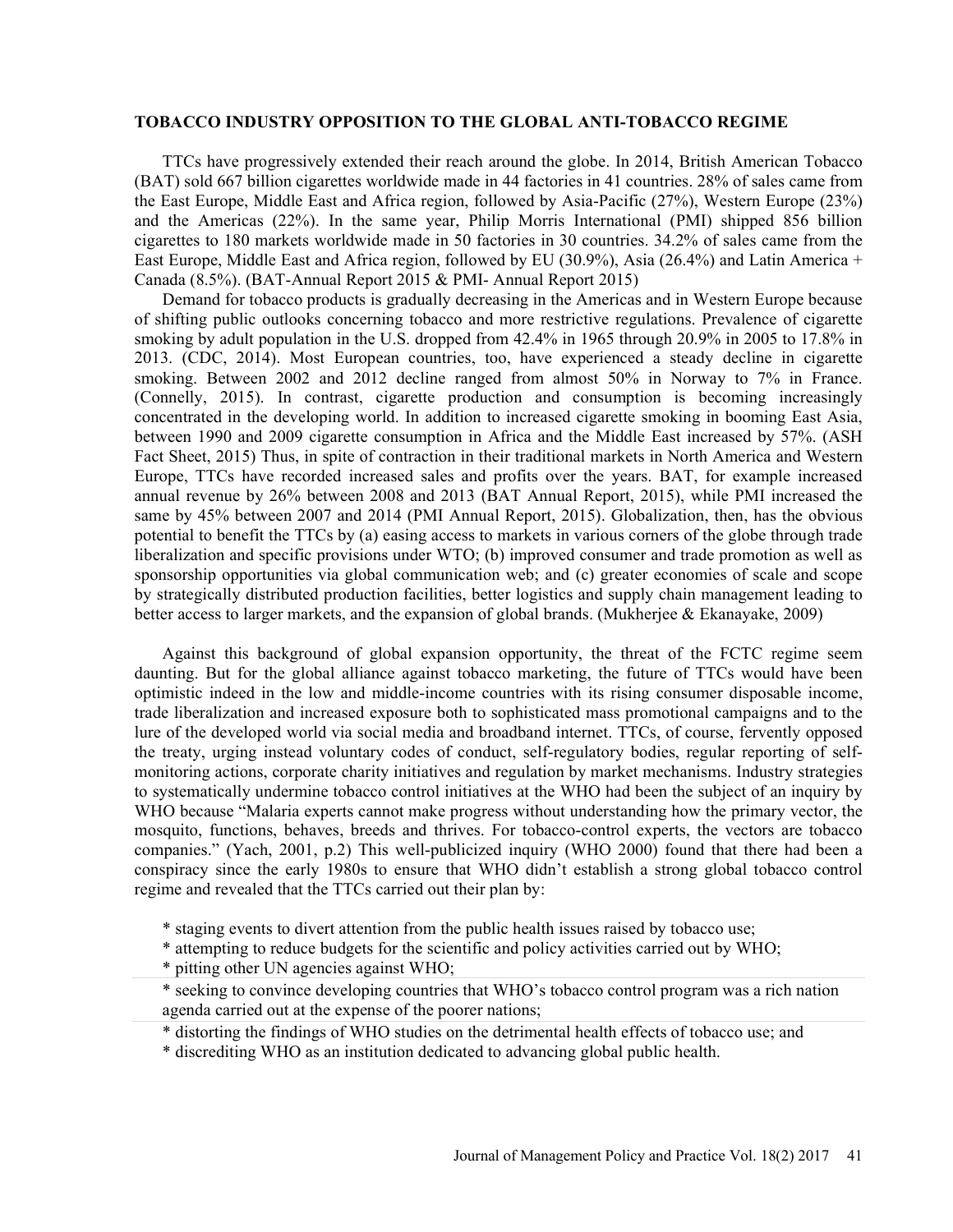The results of this inquiry were very damaging to TTC interests and led to the industry's eventual expulsion from formal FCTC negotiations as well as all follow-up COP deliberations. (Yach, 2001; FCTC, 2016)

TTC internal corporate documents further revealed that they (1) attempted to persuade the WTO to oppose tobacco control initiatives by WHO; (2) used data from research sponsored by the industry to disparage WHO research into tobacco addiction, adverse health effects of second hand smoke inhalation etc.; (3) funded lobbyists to influence national decision makers to vote against WHO tobacco control initiatives; and (4) meticulously fabricated an image of highbrow Western tobacco-control fanatics apathetic to the developing countries' economics sufferings under a harsh regime on tobacco control. (Corporate Responsibility Coalition, 2005; Hammond & Rowell, 2001)

#### TOTAN IN ACTION IN THE ESTABLISHMENT OF AN ANTI-TOBACCO REGIME

As is clear from the preceding section, the tobacco industry vehemently opposed the FCTC and employed substantial resources in opposing its adoption and later, implementation. And, while incremental measures to decrease tobacco use by national legislation may not seem to be too difficult a problem, a broad international treaty with severe restrictions on the tobacco industry has been a complex problem encountered by the national delegates to the several FCTC negotiating rounds and COP deliberations. The very first multilateral agreement on public health and under WHO sponsorship, there is less apparent rationale for global coordination on tobacco control, in contrast, say, to an agreement on the global environment or on armed conflict. Moreover, many politicians and bureaucrats in developing countries continue to believe that they have much more pressing problems to deal with in public health like AIDS, ebola and zika viruses etc. and question the need for loss of tobacco revenue and costs of implementation measures of FCTC. Against this background, the institutionalization of the FCTC is a major victory for the civil society and an essential learning opportunity for business interests. We demonstrate in this paper that the civil society's success was due to the leadership role of the TOTAN.

Who are the members of the TOTAN? Too numerous to mention by name, these include, a) international NGOs like the Framework Convention Alliance and the Global Smokefree Partnership; b) domestic NGOs like the Campaign for Tobacco Free Kids and ASH, Action on Smoking and Health; c) research and advocacy organizations like the Institute for Global Tobacco Control, Johns Hopkins Bloomberg School of Public Health, and Center for Tobacco Control Research, UCSF d) local social movements (churches, consumer organizations, public intellectuals); d) the media; and e) parts of regional and international intergovernmental organizations like the WHO, and the European Commission's Public Health Program.

Tactics employed by the TOTAN include:

a) Information Politics: To the extent information is power, TOTANs have adroitly used this power play to strengthen the global anti-tobacco regime. The hub of information dissemination activity is the Framework Convention Alliance (FCA) through its website: *fctc.org*. FCA, established in 2013, is comprised of nearly 500 organizations from over 100 countries and works on the development, ratification and implementation of the FCTC. Funding is provided-among others-by the American Cancer Society, American Heart Association, Bill and Melinda Gates Foundation and Bloomberg Philanthropies. This umbrella organization is also a prominent campaigner for including the FCTC and global tobacco control in the global health and development policy-making framework. Partly as a result of its efforts, in September 2015, the UN General Assembly specifically included strengthening the implementation of the FCTC as part of the Sustainable Development Goals (SDGs) of the United Nations.

The FCA has a formal observer status to COP that entitles them to attend the public sessions of the COP and meetings of its subsidiary bodies. It makes earnest use of this opportunity in providing detailed policy papers, policy briefs and fact sheets to national delegates of the COP as they arrive for the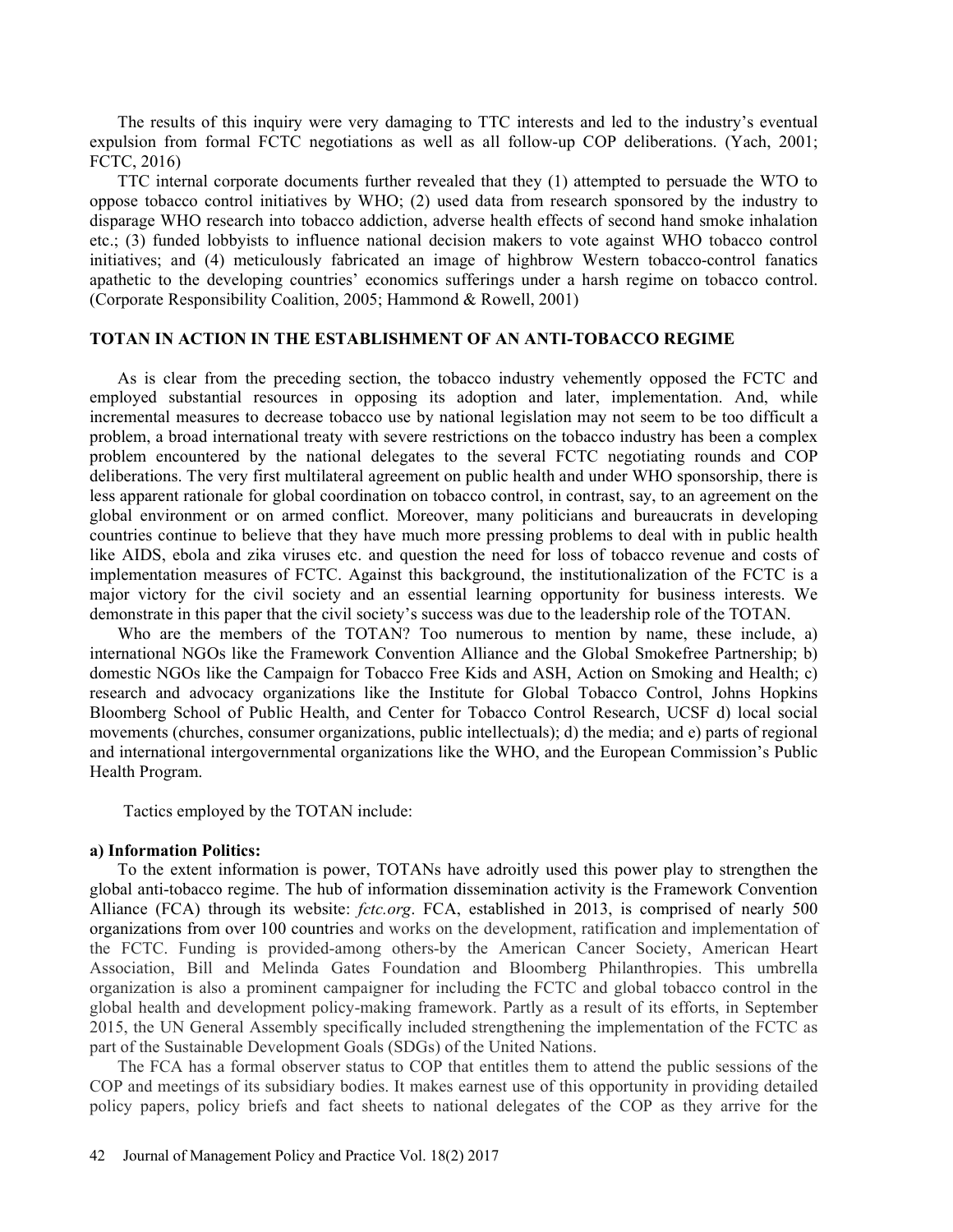meetings and provides continuous updates and press briefings as the meetings take place. These extensively researched, well-crafted position papers cover the gamut of issues under the purview of FCTC including industry interference, pricing and taxation, product regulation, packaging and labelling, advertising, promotion, sponsorship and demand reduction measures.

The FCA also acts as an information portal, depository and clearing house for a multitude of organizations interested in various aspects of tobacco control. It supports NGOs, experts and activists world-wide by providing them with advocacy tool kits containing talking points, swiss cheese press releases and op-ed articles. These materials are especially valuable to NGOs in developing countries that lack adequate financial and information resources.

#### b) Symbolic Politics:

Tobacco companies continue to spend billions of dollars each year to market their products. In 2014 (the most recent year for which data are available), tobacco companies spent more than \$9 billion on advertising and promotional expenses in the United States alone. This amounted to more than \$28 for every person (adults and children) and more than \$227 for each adult smoker in the U.S. per year. (CDC, 2017). Smoking a cigarette historically has been depicted as symbolic of happy, virile, 'alpha male' life (Marlbro man) or of the life of independent, self-assured, successful woman (Virginia Slims with the tagline 'You've come a long way, baby!'). Counteracting this fantasy life is the symbolism of the rotating, graphic pictures depicted on tobacco products mandated by FCTC and the symbolic indignity of being ostracized from social gatherings as smoking is being banned from public spaces as part of antismoking measures. A public pleasure with friends and family is being transformed to a lonely, guiltstricken, anti-social act of self-indulgence by addicts. TOTANs have tirelessly worked to embrace and propagate these visual symbolisms on product packaging as well as sponsoring attention-grabbing antitobacco advertisements in broadcast, print and social media.

TOTANs have also used symbolism in spreading the powerful causal story of responsibility and guilt. They depict the TTCs as disease vectors hooking unsuspecting, vulnerable children to lifelong tobacco addiction eventually killing its victims by causing cancers and being significant risk factors in strokes and fatal heart attacks because "tobacco is the only legally available consumer product which kills people when it is used entirely as intended." (Walton, Barondess & Lock, 1994 p. 908)

### c) Leverage Politics:

TOTAN's goals require signification policy change by their target actors, the TTCs. In order to bring about such drastic policy changes, TOTANs need to persuade, pressurize and gain influence by seeking leverage over vastly more powerful TTCs. We discuss two kinds of leverage employed by the less powerful TOTANs- material leverage and moral leverage.

### i) Material leverage:

As relatively weak players, TOTANs have limited ability to change TTC business policy on their own. However, by creating and mobilizing issue-linkage to more powerful international governmental institutions like the WHO, the World Bank and the UN, TOTANs have used material leverage to try and force TTCS to comply with its agenda of tobacco control. A detailed exposition of the tactics employed is beyond the scope of this article, but briefly, TOTANs have made skillful use of the political opportunity structure of WHO to institutionalize and strengthen FCTC, and of the UN in including FCTC in its Sustainable Development Goals. TOTANs have also influenced and been influenced by The World Bank Tobacco Control Program's extensive work on reducing tobacco affordability and consumption by tobacco tax reform measures. (World Bank, 2016)

#### ii) Moral Leverage:

This involves taking the moral high ground in the mobilization of shame. TTC insistence on the right of consumer choice and of tobacco farmers, of selling a legal product that is no more harmful than many other food and beverage available in the market are being debunked and held up to the bright light of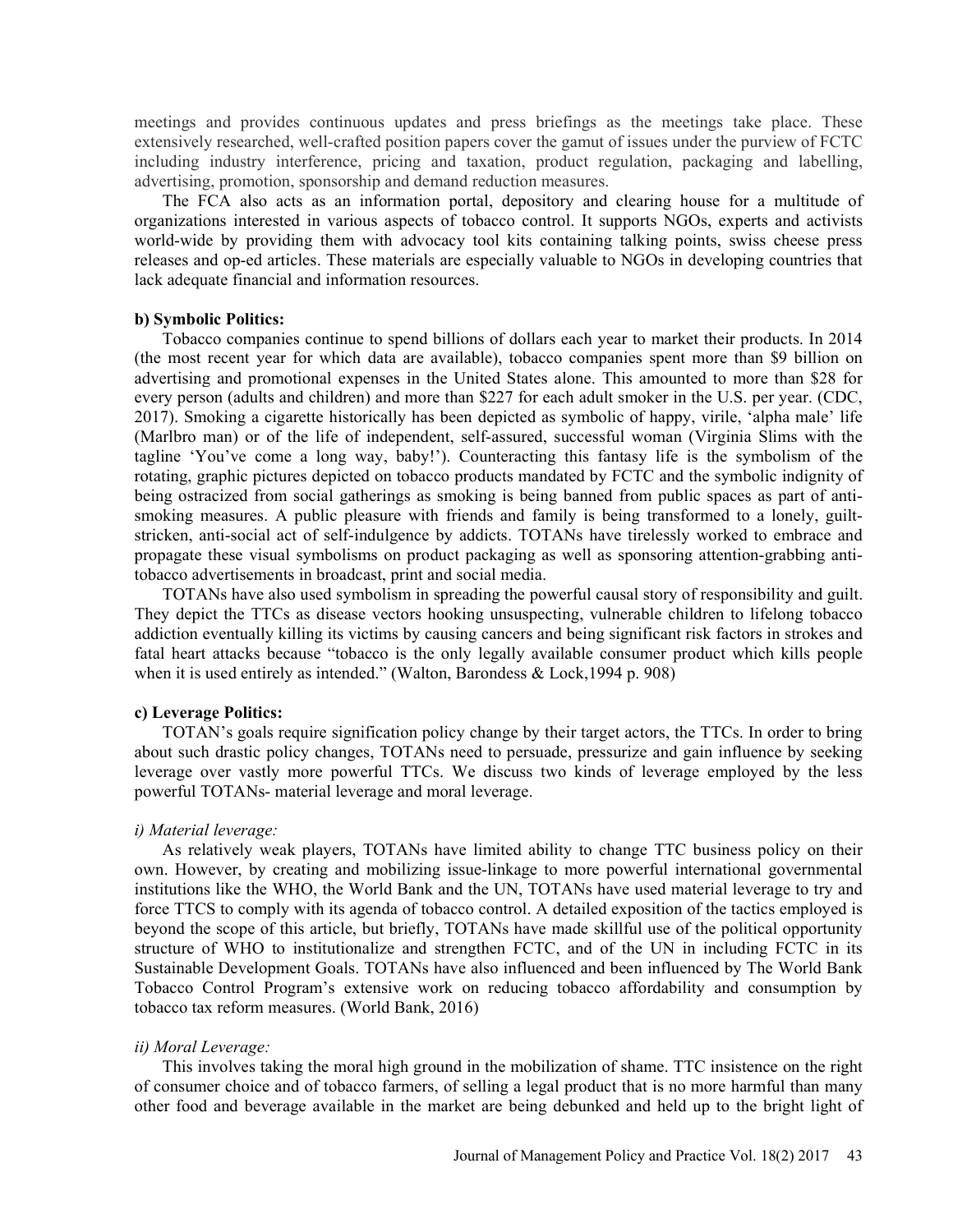international scrutiny. The powerful narrative of tobacco users as substance abusers or nicotine drug addicts invariably depicts the TTCs as immoral disease vectors preying on vulnerable adults and children. Such a depiction also 'shames' other powerful actors-national, provincial and local governments, tobacco tax-dependent countries, the media etc.-perhaps with a more nuanced or self-interested view on the issueto 'do the right thing' by siding with the TOTANs.

#### d) Accountability Politics:

Talk is cheap and so is signing on to highfalutin declarations in support of causes. Indeed, nationstates often make commitments 'as a matter of principle' to pay lip service to a worthy cause hoping to deflect criticism and remove them from public and media scrutiny. FCTC, for example, has the clear potential to be such an aspirational, somewhat celebratory document signed on by delegates from 180 countries. TOTANs, however, try to make such signatures into opportunities for accountability politics. First, TOTANs use leverage politics (moral leverage) to encourage nation-states to commit to tobacco control policies in principle. Once that is achieved, committing to FCTC seems to be the logical next step. And, when a government has publicly committed itself to FCTC, TOTANs strive to hold them accountable not only to the broad principles but specific implementation provisions included in the treaty and later emerging from biennial COPs.

In the court of public and media opinion, TTCs have been on the defensive for many years. Although asserting in the main their right to sell legitimate tobacco products, they profess to be trustworthy corporate citizens accepting the ethos of corporate social responsibility. As such, most abide by publicly available Corporate Code of Conduct that invariably delineate high standard of sales and marketing practices including an undertaking not to market to children. TOTANs expertly use these Code of Conduct commitments to expose the distance between commitment and practice. For example, TOTANs use the vocabulary of human rights, particularly children's rights to a healthy and (therefore) tobacco-free environment to hold TTCs accountable to their professed commitment to social responsibility. This is embarrassing to the TTCs who may be compelled to save face by attempting to close the distance.

# HAVE TOTANs BEEN EFFECTIVE? A SUMMARY DISCUSSION

In this section, we summarize TOTAN effectiveness in the light of Keck and Sikkink's identification of four main types of effectiveness for TANs:

a) Creating agendas and issues: People around the world are increasingly aware that individuals should reduce or avoid consuming tobacco products because of their adverse health effects. That TTCs deliberately cause such morbid, preventable health disasters and therefore, should be strictly regulated, if not made illegitimate, do not directly follow from that awareness. TOTANs have played a key role in creating this awareness of TTC culpability and making it a key agenda item to be addressed by global public health institutions, governments and the civil society.

#### b) Influencing positions and procedures of international organizations:

WHO has the constitutional authority to initiate multilateral treaties to advance global public health. However, the idea of a legalistic approach to tobacco control under WHO auspices by means of the FCTC came NOT from WHO officials but from TOTANs. In fact, the idea met with considerable resistance from many WHO officials who favored some form of a "soft law", non-binding WHO Code of Conduct on the issue. TOTANs worked tirelessly for over a decade to overcome internal WHO objections until the treaty came into force in 2005. (Mamudu, H., 2005). They have now firmly entrenched themselves in the implementation phase of the treaty by actively participating formally in the COP process and informally lobbying through the corridors of WHO institutions.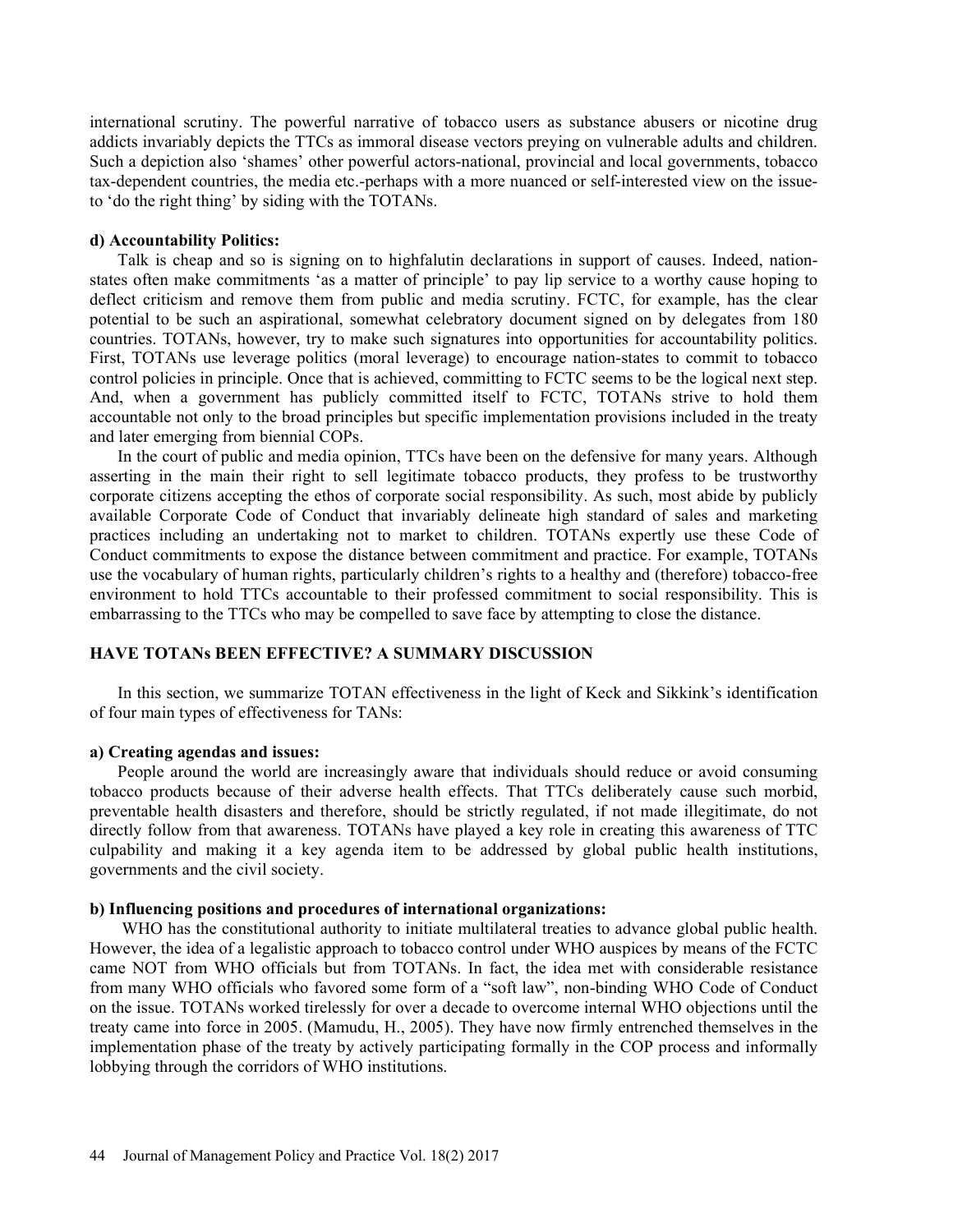#### c) Influencing policy changes in target actors:

From TOTAN perspective, FCTC is the principal means to the end of targeting harmful business practices of the TTCs. TTC sales and marketing practices have indeed changed much in favor of the goals of tobacco control, though it is difficult to attribute these policy changes directly to TOTAN efforts in the absence of access to internal TTC documents. Public comments by high level TTC executives do indeed point to the efficacy of TOTAN actions directly through traditional and social media, the court of public opinion etc. and indirectly by means of the FCTC. (BAT, 2017)

#### d) Influencing state positions and behavior:

As noted previously, FCTC opened for signature in 2003, entered into force in 2005 (with 40 signatories), and by January,  $2017$ , has 180 parties representing 89% of the world's population. Throughout these years, TOTANs have diligently worked around the world in getting national governments to commit to the treaty by signature and ratification. After obtaining such formal commitment, TOTANs have motivated states to make changes in domestic law, rules and regulations to conform to the treaty provisions. Finally, TOTANs have acted as watchdogs to the treaty by monitoring compliance and admonishing non-compliance by the state parties.

### **CONCLUSION**

While tobacco products traditionally have been marketed by powerful transnational companies operating in various regions of the globe, tobacco control largely had been a matter of national concern. This very much suited TTC interests as they were able to thwart attempts to implement strict tobacco control policies at the national level. However, the emergence of a strong anti-tobacco TAN with its missionary zeal and broad coalition building capacity put TTCs on the defensive. TOTANs played a key role in elevating tobacco control from a purely domestic issue to a global issue, encouraged WHO to take decisive measures to combat TTCs and to that end facilitated the adoption of the FCTC-the first undertaking in global health governance to regulate TNCs-in this case, giant tobacco multinationals. As such, it epitomizes a momentum-gathering force in global governance that scrutinizes business activities in terms of its effect on human rights, health, sustainability and the environment.

It bears repetition that FCTC, the first, binding, multilateral global public health agreement represents a significant innovation in health governance and serves as a model of how global health institutions should cultivate key links with other institutions and the civil society:

Through the FCTC, ministries of health and health-related associations, such as physician groups, are united with ministries of finance, economic planning, taxation, labour, industry, and education as well as with citizen groups and the private sector, to create a multisectoral, national and international tobacco control effort. The FCTC represents a growing trend in development policy towards an alternative paradigm that is broad, integrated, and multifaceted. (Ruger, 2004, p.1080)

Post-FCTC, TNC corporate strategy may need to reckon with the intermediation rights of global governmental organizations to secure the wellbeing of the global community, particularly its more vulnerable members. For example, already there is TAN demand for a multilateral convention under WHO auspices to rein in TNCs in the food and beverage industry to control the global obesity problem. (Wise, J, 2014) One of the key lessons in this paper is that attempting to manage such threat by deploying conventional public relations and corporate social responsibility tactics is unlikely to succeed in the face of a determined TAN with strong influence over relevant multilateral organizations. Rather, wellorganized, well-informed and well-funded TANs are increasingly likely to act as watchdogs of global public interests, be at the vanguard of civil society activist communities, scrutinize TNC performance, and whenever necessary challenge them by working toward multilateral regulatory regimes.